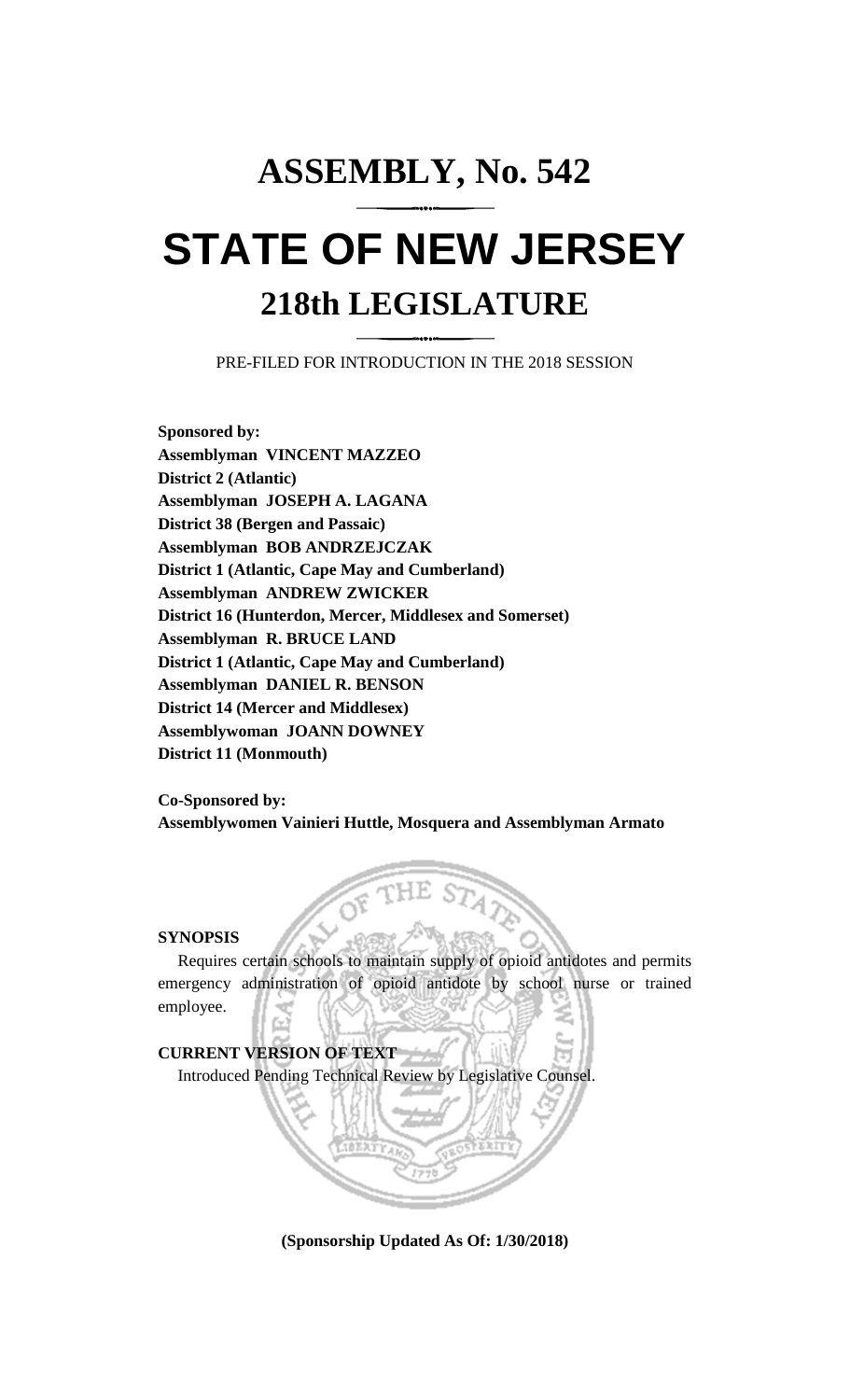$\mathcal{D}_{\mathcal{L}}$ 

 **AN ACT** concerning the emergency administration of opioid antidotes in schools, supplementing chapter 40 of Title 18A of the New Jersey Statutes, and amending P.L.2013, c.46.

 **BE IT ENACTED** *by the Senate and General Assembly of the State of New Jersey:*

1. (New section) As used in this act:

 "Opioid antidote" means naloxone hydrochloride, or any other similarly acting drug approved by the United States Food and Drug Administration for the treatment of an opioid overdose.

 "Opioid overdose" means an acute condition including, but not limited to, extreme physical illness, decreased level of consciousness, respiratory depression, coma, or death resulting from the consumption or use of an opioid drug or another substance with which an opioid drug was combined, and that a layperson would reasonably believe to require medical assistance.

 "School-sponsored function" means any activity, event, or program occurring on or off school grounds, whether during or outside of regular school hours, that is organized or supported by 21 the school.

 2. (New section) a. Each board of education, board of trustees of a charter school, and chief school administrator of a nonpublic school shall develop a policy, in accordance with guidelines established by the Department of Education pursuant to section 3 of this act, for the emergency administration of an opioid antidote to a student, staff member, or other person who is experiencing an opioid overdose. The policy shall:

 (1) require each school that includes any of the grades nine through 12, and permit any other school, to obtain a standing order for opioid antidotes pursuant to section 4 of the "Overdose Prevention Act," P.L.2013, c.46 (C.24:6J-4), and to maintain a supply of opioid antidotes under the standing order in a secure but unlocked and easily accessible location; and

 (2) permit the school nurse, or a trained employee designated pursuant to subsection c. of this section, to administer an opioid antidote to any person whom the nurse or trained employee in good faith believes is experiencing an opioid overdose.

 b. (1) Opioid antidotes shall be maintained by a school pursuant to paragraph (1) of subsection a. of this section in quantities and types deemed adequate by the board of education, board of trustees of a charter school, or chief school administrator of a nonpublic school, in consultation with the Department of Education and the Department of Human Services.

**EXPLANATION – Matter enclosed in bold-faced brackets [thus] in the above bill is not enacted and is intended to be omitted in the law.**

**Matter underlined thus is new matter.**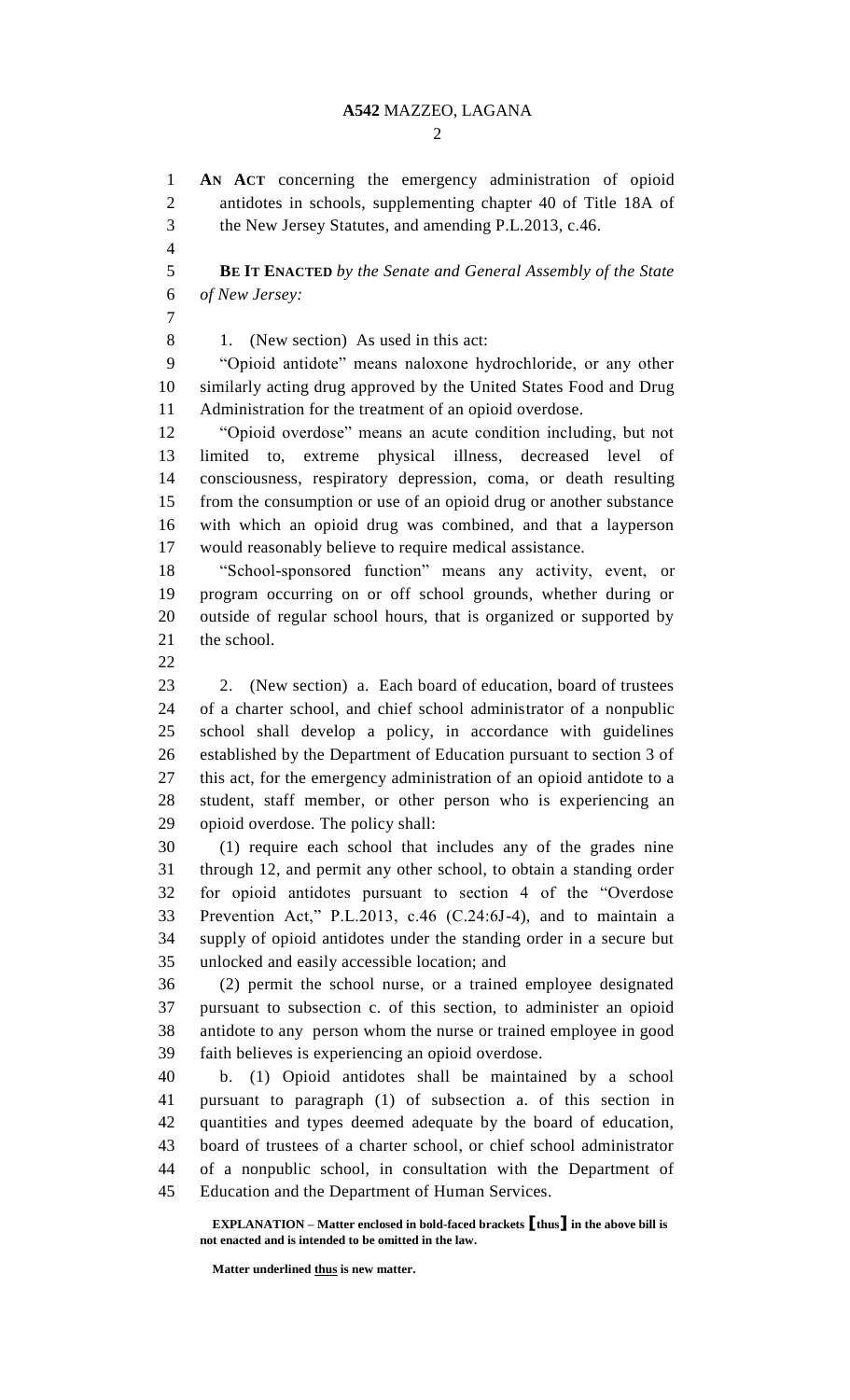(2) The opioid antidotes shall be accessible in the school during regular school hours and during school-sponsored functions that take place in the school or on school grounds adjacent to the school building. A board of education, board of trustees of a charter school, or chief school administrator of a nonpublic school may, in its discretion, make opioid antidotes accessible during school-sponsored functions that take place off school grounds.

 c. (1) The school nurse shall have the primary responsibility for the emergency administration of an opioid antidote in accordance with a policy developed under this section. The board of education, board of trustees of a charter school, or chief school administrator of a nonpublic school shall designate additional employees of the school district, charter school, or nonpublic school who volunteer to administer an opioid antidote in the event that a person experiences an opioid overdose when the nurse is not physically present at the scene. The designated employees shall only be authorized to administer opioid antidotes after receiving the training required under subsection b. of section 3 of this act.

 (2) In the event that a licensed athletic trainer volunteers to administer an opioid antidote pursuant to this act, it shall not constitute a violation of the "Athletic Training Licensure Act," P.L.1984, c.203 (C.45:9-37.35 et seq.).

 d. A policy developed pursuant to this section shall require the transportation of an overdose victim to a hospital emergency room by emergency services personnel after the administration of an opioid antidote, even if the person's symptoms appear to have resolved.

 3. (New section) a. The Department of Education, in consultation with the Department of Human Services and appropriate medical experts, shall establish guidelines for the development of a policy by a school district, charter school, or nonpublic school for the emergency administration of opioid antidotes. Each board of education, board of trustees of a charter school, and chief school administrator of a nonpublic school shall implement the guidelines in developing a policy pursuant to section 2 of this act.

 b. The guidelines shall include a requirement that each school nurse, and each employee designated pursuant to subsection c. of section 2 of this act, receive training on standardized protocols for the administration of an opioid antidote to a person who experiences an opioid overdose. The training shall include the overdose prevention information described in subsection a. of section 5 of the "Overdose Prevention Act," P.L.2013, c.46 (C.24:6J-5). The guidelines shall specify an appropriate entity or entities to provide the training, and a school nurse shall not be solely responsible to train the employees designated pursuant to subsection c. of section 2 of this act.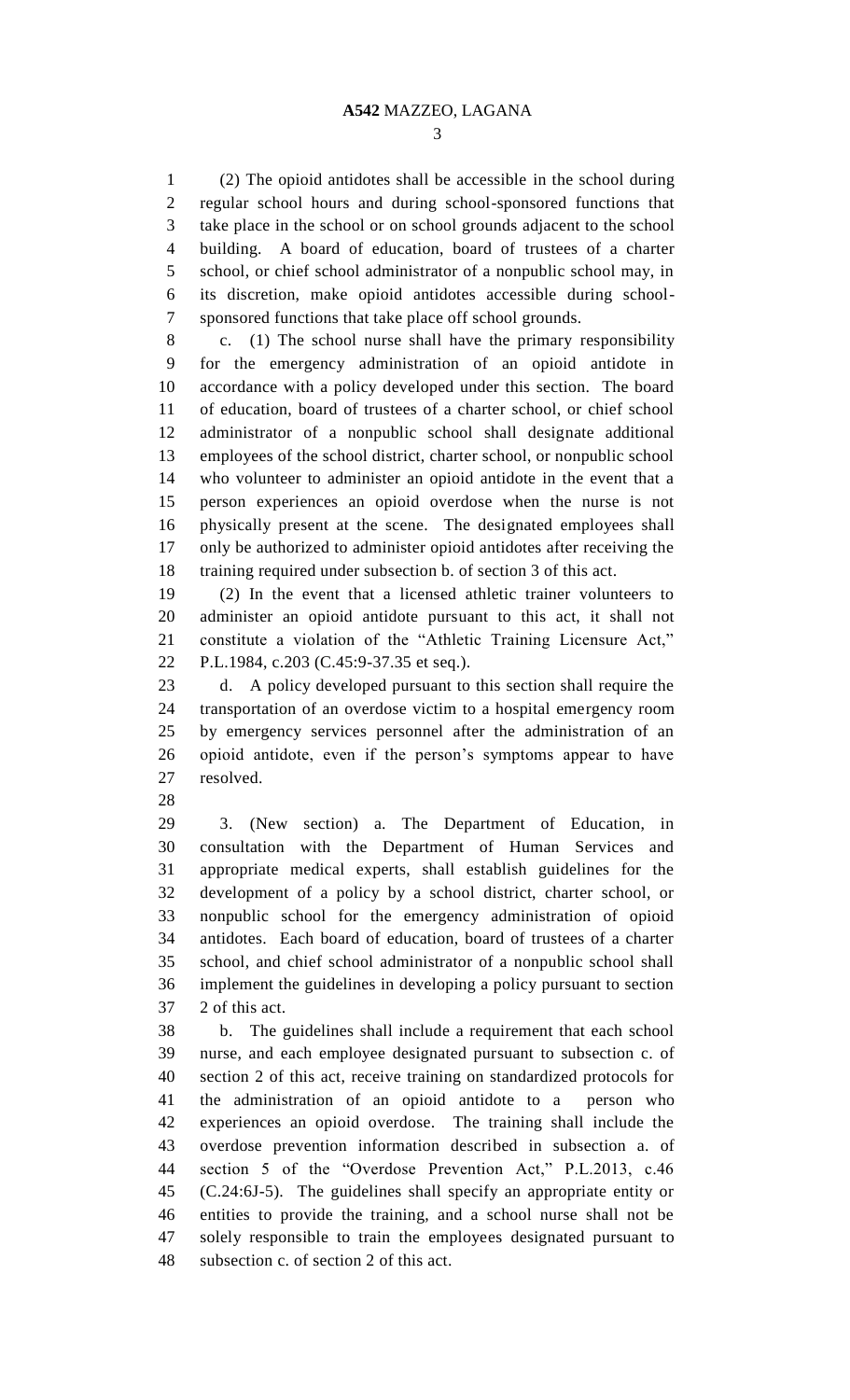4. (New section) No school employee, including a school nurse, or any other officer or agent of a board of education, charter school, or nonpublic school, or a prescriber of opioid antidotes for a school through a standing order, shall be held liable for any good faith act or omission consistent with the provisions of this act. Good faith shall not include willful misconduct, gross negligence, or recklessness. 5. (New section) A school district may enter into a shared services arrangement with another school district for the provision of opioid antidotes pursuant to section 2 of this act if the arrangement will result in cost savings for the districts. 6. (New section) Notwithstanding any law to the contrary, funds appropriated or otherwise made available pursuant to P.L.1991, c.226 (C.18A:40-23 et seq.) may be used to comply with the requirements of section 2 of this act in nonpublic schools. 7. Section 3 of P.L.2013, c.46 (C.24:6J-3) is amended to read as follows: 3. As used in this act: "Commissioner" means the Commissioner of Human Services. "Drug overdose" means an acute condition including, but not limited to, physical illness, coma, mania, hysteria, or death resulting from the consumption or use of a controlled dangerous substance or another substance with which a controlled dangerous substance was combined and that a layperson would reasonably believe to require medical assistance. "Emergency medical response entity" means an organization, company, governmental entity, community-based program, or healthcare system that provides pre-hospital emergency medical services and assistance to opioid or heroin addicts or abusers in the event of an overdose. "Emergency medical responder" means a person, other than a health care practitioner, who is employed on a paid or volunteer basis in the area of emergency response, including, but not limited to, an emergency medical technician acting in that person's professional capacity. "Health care practitioner" means a prescriber, pharmacist, or other individual whose professional practice is regulated pursuant to Title 45 of the Revised Statutes, and who, in accordance with the practitioner's scope of professional practice, prescribes or dispenses an opioid antidote. "Medical assistance" means professional medical services that are provided to a person experiencing a drug overdose by a health care practitioner, acting within the practitioner's scope of professional practice, including professional medical services that are mobilized through telephone contact with the 911 telephone emergency service.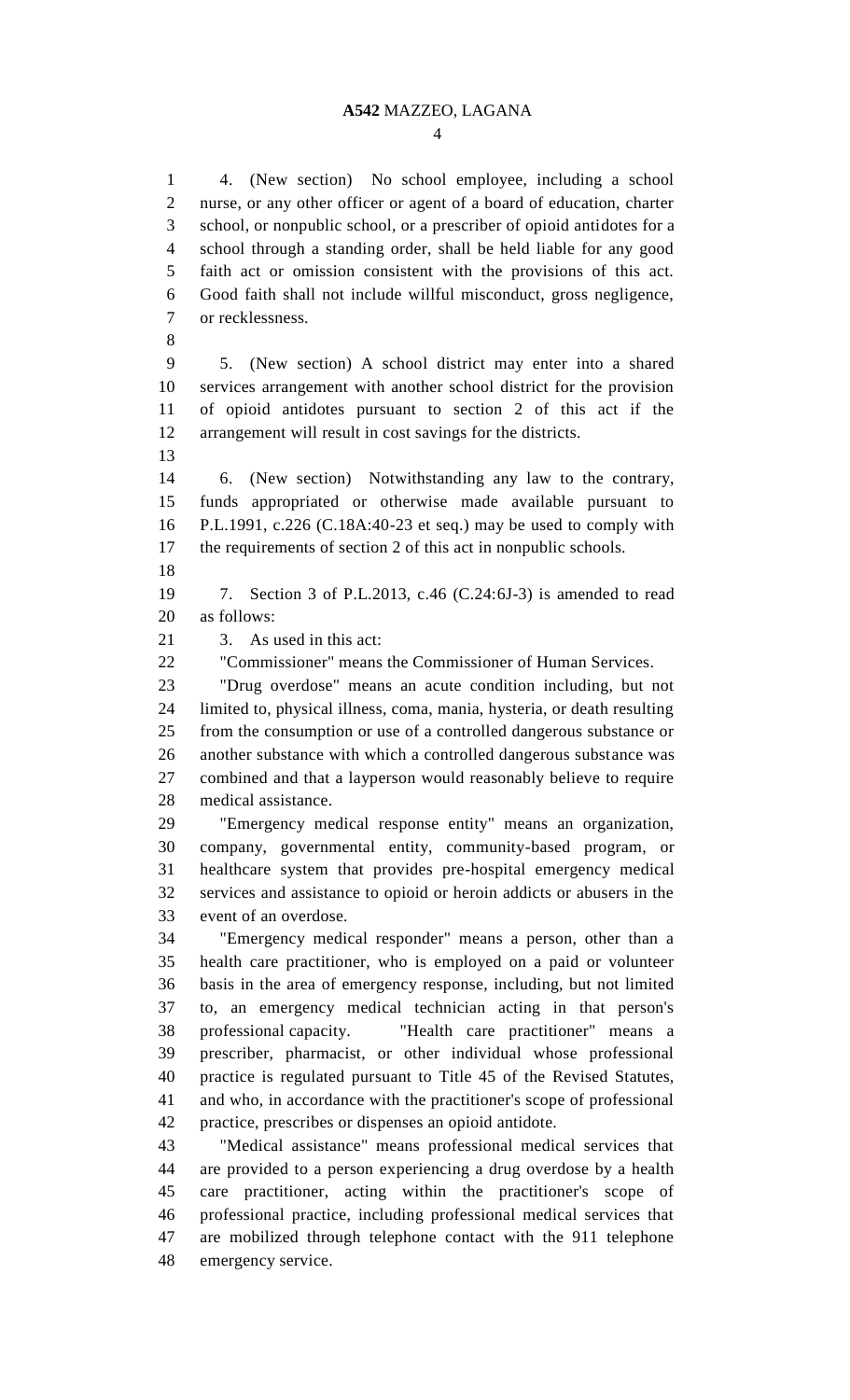"Opioid antidote" means naloxone hydrochloride, or any other similarly acting drug approved by the United States Food and Drug Administration for the treatment of an opioid overdose.

 "Patient" means a person who is at risk of an opioid overdose or a person who is not at risk of an opioid overdose who, in the person's individual capacity, obtains an opioid antidote from a health care practitioner, professional, or professional entity for the purpose of administering that antidote to another person in an emergency, in accordance with subsection c. of section 4 of P.L.2013, c.46 (C.24:6J-4). "Patient" includes a professional who is acting in that professional's individual capacity, but does not include a professional who is acting in a professional capacity.

 "Prescriber" means a health care practitioner authorized by law to prescribe medications who, acting within the practitioner's scope of professional practice, prescribes an opioid antidote. "Prescriber" includes, but is not limited to, a physician, physician assistant, or advanced practice nurse.

 "Professional" means a person, other than a health care practitioner, who is employed on a paid basis or is engaged on a volunteer basis in the areas of substance abuse treatment or therapy, criminal justice, or a related area, and who, acting in that person's professional or volunteer capacity, obtains an opioid antidote from a health care practitioner for the purposes of dispensing or administering that antidote to other parties in the course of business or volunteer activities. "Professional" includes, but is not limited to, a sterile syringe access program employee, or a law enforcement official.

 "Professional entity" means an organization, company, governmental entity, community-based program, sterile syringe access program, or any other organized group that employs two or more professionals who engage, during the regular course of business or volunteer activities, in direct interactions with opioid or heroin addicts or abusers or other persons susceptible to opioid overdose, or with other persons who are in a position to provide direct medical assistance to opioid or heroin addicts or abusers in the event of an overdose.

 "Recipient" means a patient, professional, professional entity, emergency medical responder, **[**or**]** emergency medical response entity , school, school district, or school nurse who is prescribed or dispensed an opioid antidote in accordance with section 4 of P.L.2013, c.46 (C.24:6J-4).

(cf: P.L.2015, c.10, s.1)

 8. Section 4 of P.L.2013, c.46 (C.24:6J-4) is amended to read as follows:

 4. a. (1) A prescriber or other health care practitioner, as appropriate, may prescribe or dispense an opioid antidote: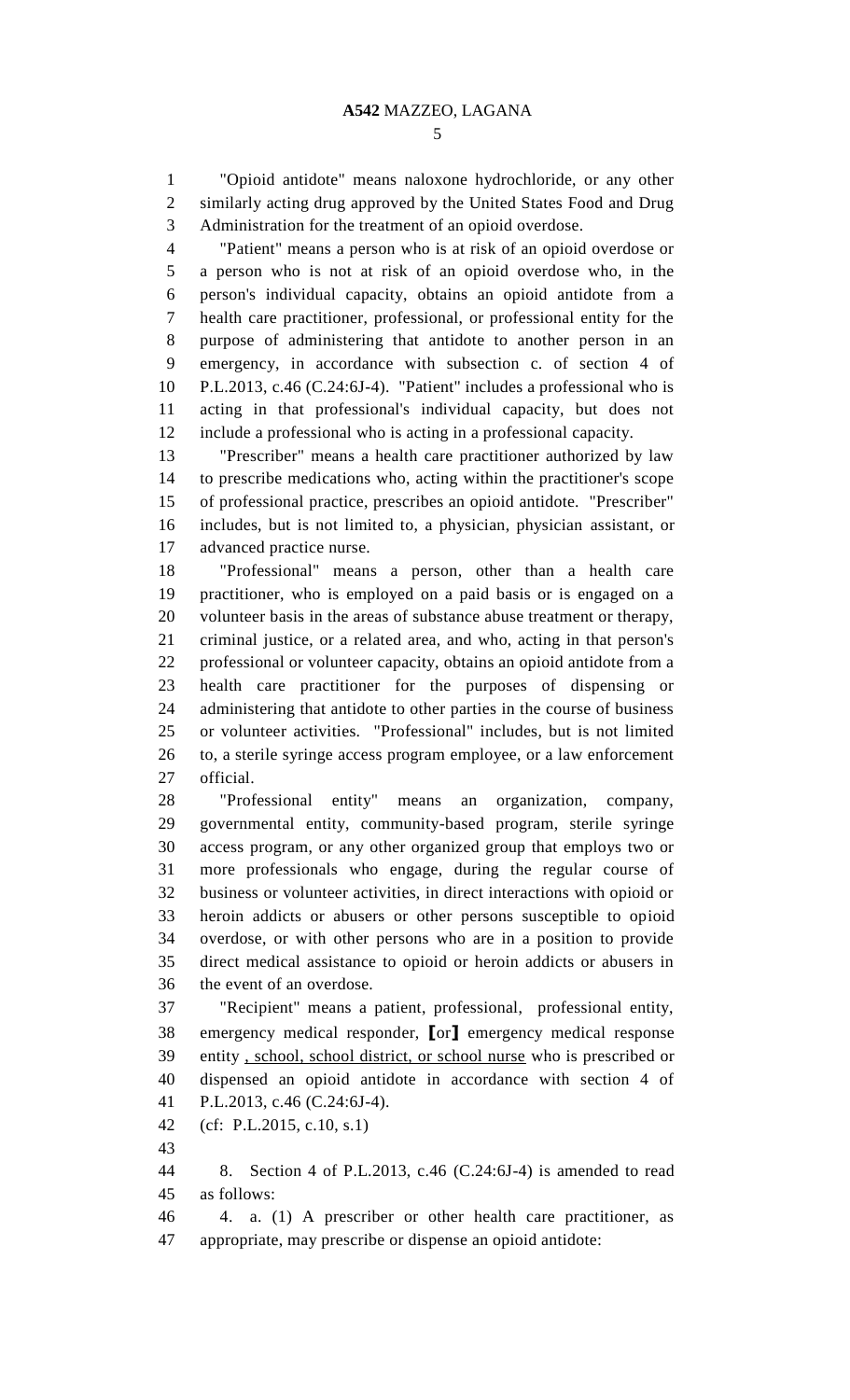(a) directly or through a standing order, to any recipient who is deemed by the health care practitioner to be capable of administering the opioid antidote to an overdose victim in an emergency;

 (b) through a standing order, to any professional or emergency medical responder who is not acting in a professional or volunteer capacity for a professional entity, or an emergency medical response entity, but who is deemed by the health care practitioner to be capable of administering opioid antidotes to overdose victims, as part of the professional's regular course of business or volunteer activities;

 (c) through a standing order, to any professional who is not acting in a professional or volunteer capacity for a professional entity, but who is deemed by the health care practitioner to be capable of dispensing opioid antidotes to recipients, for administration thereby, as part of the professional's regular course of business or volunteer activities;

 (d) through a standing order, to any professional entity or any emergency medical response entity, which is deemed by the health care practitioner to employ professionals or emergency medical responders, as appropriate, who are capable of administering opioid antidotes to overdose victims as part of the entity's regular course of business or volunteer activities;

 (e) through a standing order, to any professional entity which is deemed by the health care practitioner to employ professionals who are capable of dispensing opioid antidotes to recipients, for administration thereby, as part of the entity's regular course of 28 business or volunteer activities ;

 (f) through a standing order, to a school, school district, or school nurse pursuant to the provisions of section 2 of P.L. , c. (C. ) (pending before the Legislature as this bill).

 (2) (a) For the purposes of this subsection, whenever the law expressly authorizes or requires a certain type of professional or professional entity to obtain a standing order for opioid antidotes pursuant to this section, such professional, or the professionals employed or engaged by such professional entity, as the case may be, shall be presumed by the prescribing or dispensing health care practitioner to be capable of administering or dispensing the opioid antidote, consistent with the express statutory requirement.

 (b) For the purposes of this subsection, whenever the law expressly requires a certain type of emergency medical responder or emergency medical response entity to obtain a standing order for opioid antidotes pursuant to this section, such emergency medical responder, or the emergency medical responders employed or engaged by such emergency medical response entity, as the case may be, shall be presumed by the prescribing or dispensing health care practitioner to be capable of administering the opioid antidote, consistent with the express statutory requirement.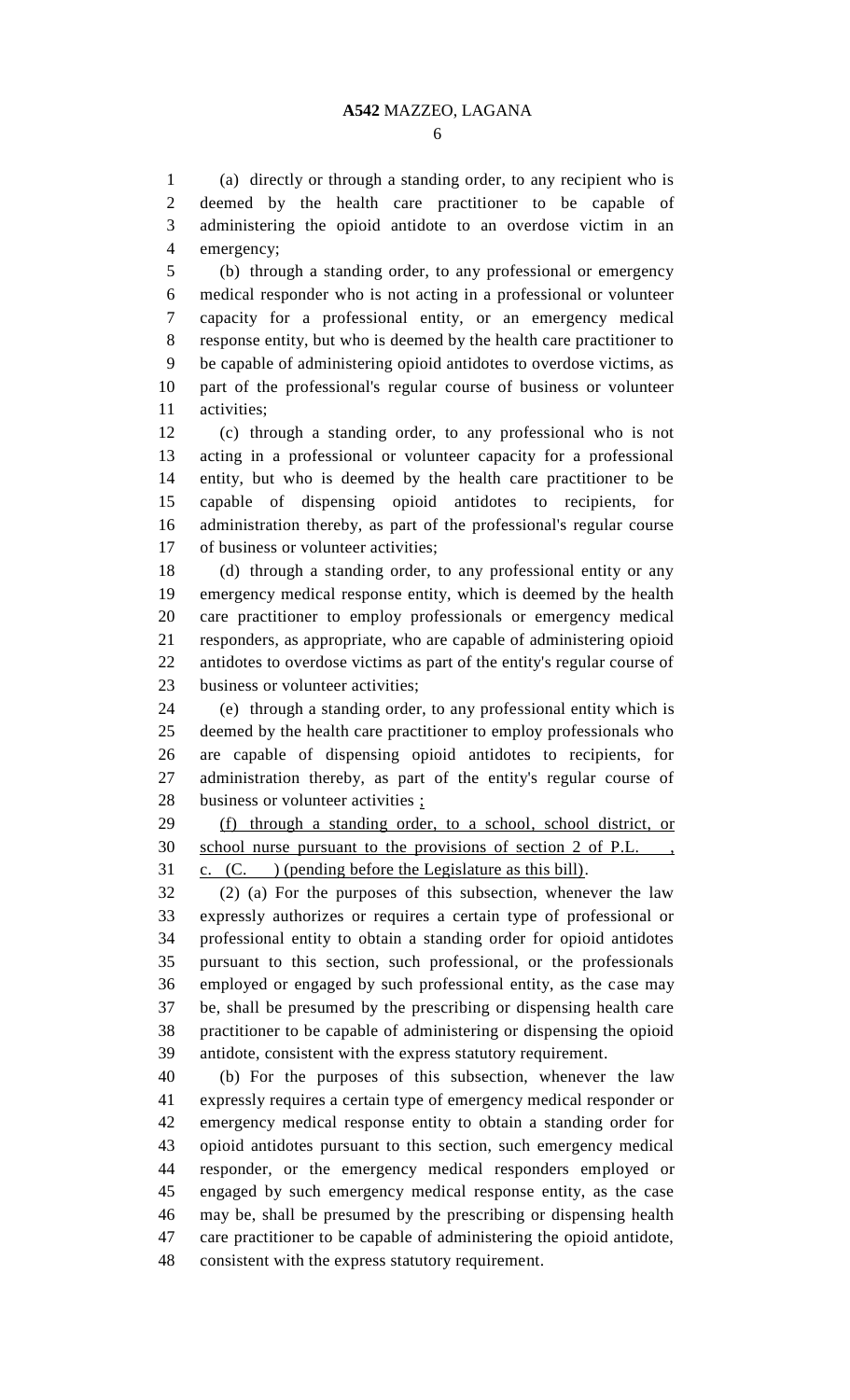(c) For the purposes of this subsection, whenever the law expressly authorizes or requires a school or school district to obtain a standing order for opioid antidotes pursuant to this section, the school nurses employed or engaged by the school or school district shall be presumed by the prescribing or dispensing health care practitioner to be capable of administering the opioid antidote, consistent with the express statutory requirement.

 (3) (a) Whenever a prescriber or other health care practitioner prescribes or dispenses an opioid antidote to a professional or professional entity pursuant to a standing order issued under paragraph (1) of this subsection, the standing order shall specify whether the professional or professional entity is authorized thereby to directly administer the opioid antidote to overdose victims; to dispense the opioid antidote to recipients, for their administration to third parties; or to both administer and dispense the opioid antidote. If a standing order does not include a specification in this regard, it shall be deemed to authorize the professional or professional entity only to administer the opioid antidote with immunity, as provided by subsection c. of this section, and it shall not be deemed to authorize the professional or professional entity to engage in the further dispensing of the antidote to recipients, unless such authority has been granted by law, as provided by subparagraph (b) of this paragraph.

 (b) Notwithstanding the provisions of this paragraph to the contrary, if the law expressly authorizes or requires a certain type of professional, professional entity, emergency medical responder, **[**or**]** emergency medical response entity , school, school district, or school nurse to administer or dispense opioid antidotes pursuant to a standing order issued hereunder, the standing order issued pursuant to this section shall be deemed to grant the authority specified by the law, even if such authority is not expressly indicated on the face of the standing order.

 (4) Any prescriber or other health care practitioner who prescribes or dispenses an opioid antidote in good faith, and in accordance with the provisions of this subsection, shall not, as a result of the practitioner's acts or omissions, be subject to any criminal or civil liability, or any professional disciplinary action under Title 45 of the Revised Statutes for prescribing or dispensing an opioid antidote in accordance with P.L.2013, c.46 (C.24:6J-1 et seq.).

 b. (1) Any professional or professional entity that has obtained a standing order, pursuant to subsection a. of this section, for the dispensing of opioid antidotes, may dispense an opioid antidote to any recipient who is deemed by the professional or professional entity to be capable of administering the opioid antidote to an overdose victim in an emergency.

 (2) Any professional or professional entity that dispenses an opioid antidote in accordance with paragraph (1) of this subsection,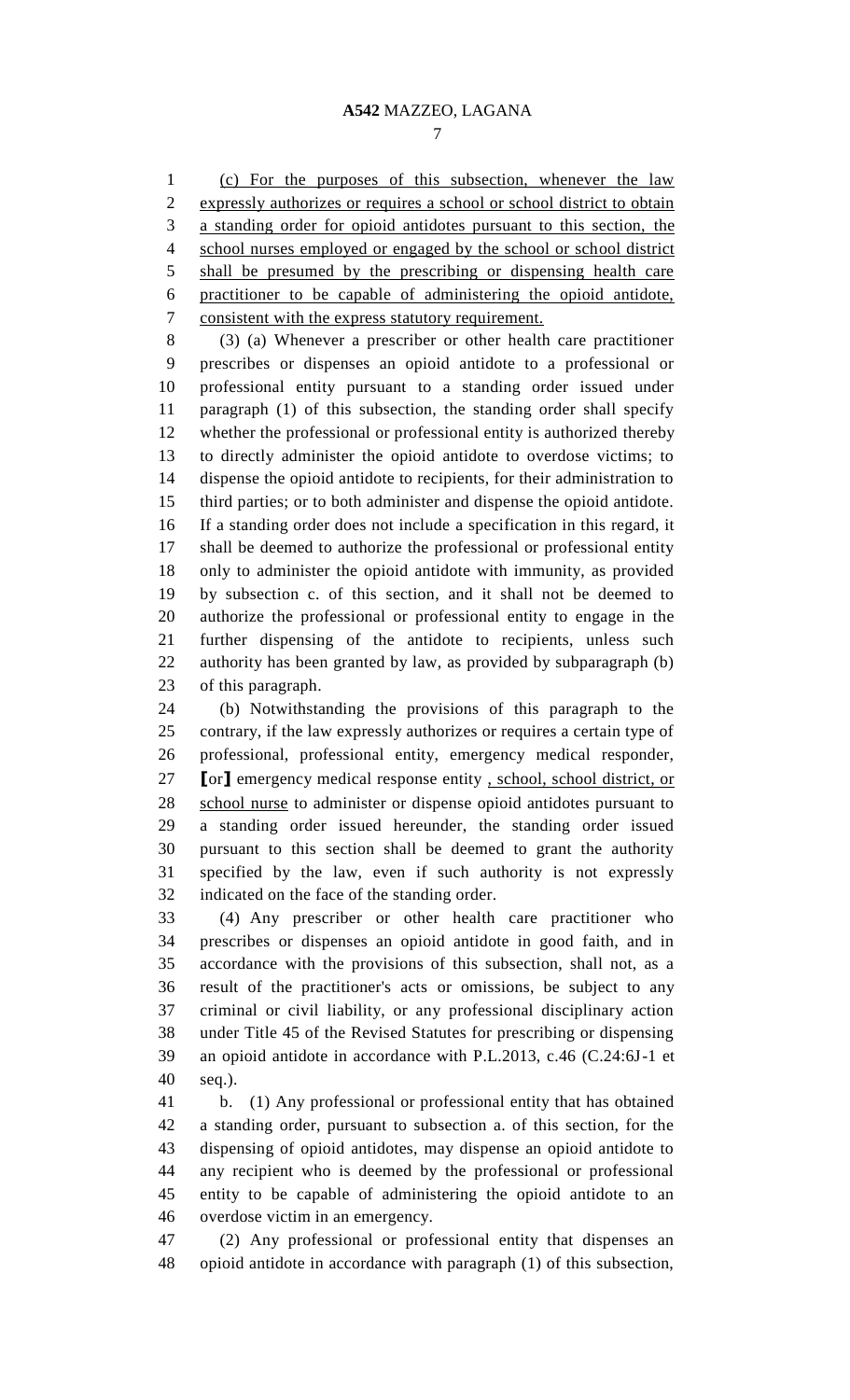in good faith, and pursuant to a standing order issued under subsection a. of this section, shall not, as a result of any acts or omissions, be subject to any criminal or civil liability or any professional disciplinary action for dispensing an opioid antidote in accordance with P.L.2013, c.46 (C.24:6J-1 et seq.).

 c. (1) Any emergency medical responder or emergency medical response entity that has obtained a standing order, pursuant to subsection a. of this section, for the administration of opioid antidotes, may administer an opioid antidote to overdose victims.

 (2) Any emergency medical responder or emergency medical response entity that administers an opioid antidote, in good faith, in accordance with paragraph (1) of this subsection, and pursuant to a standing order issued under subsection a. of this section, shall not, as a result of any acts or omissions, be subject to any criminal or civil liability, or any disciplinary action, for administering the opioid antidote in accordance with P.L.2013, c.46 (C.24:6J-1 et seq.)

 d. (1) Any person who is the recipient of an opioid antidote, which has been prescribed or dispensed for administration purposes pursuant to subsection a. or b. of this section, and who has received overdose prevention information pursuant to section 5 of P.L.2013, c.46 (C.24:6J-5), may administer the opioid antidote to another person in an emergency, without fee, if the antidote recipient believes, in good faith, that the other person is experiencing an opioid overdose.

 (2) Any person who administers an opioid antidote pursuant to paragraph (1) of this subsection shall not, as a result of the person's acts or omissions, be subject to any criminal or civil liability for administering the opioid antidote in accordance with P.L.2013, c.46 (C.24:6J-1 et seq.).

 e. In addition to the immunity that is provided by this section for authorized persons who are engaged in the prescribing, dispensing, or administering of an opioid antidote, the immunity provided by section 7 or section 8 of P.L.2013, c.46 (C.2C:35-30 or C.2C:35-31) shall apply to a person who acts in accordance with this section, provided that the requirements of those sections, as applicable, have been met.

 f. Any school, school district, school nurse, school employee, or any other officer or agent of a board of education, charter school, or nonpublic school who administers, or permits the administration of, an opioid antidote in good faith in accordance with the 42 provisions of section 2 of P.L., c. (C.) (pending before the Legislature as this bill), and pursuant to a standing order issued 44 under subsection a. of this section, shall not, as a result of any acts or omissions, be subject to any criminal or civil liability, or any disciplinary action, for administering, or for permitting the 47 administration of, the opioid antidote in accordance with P.L.2013,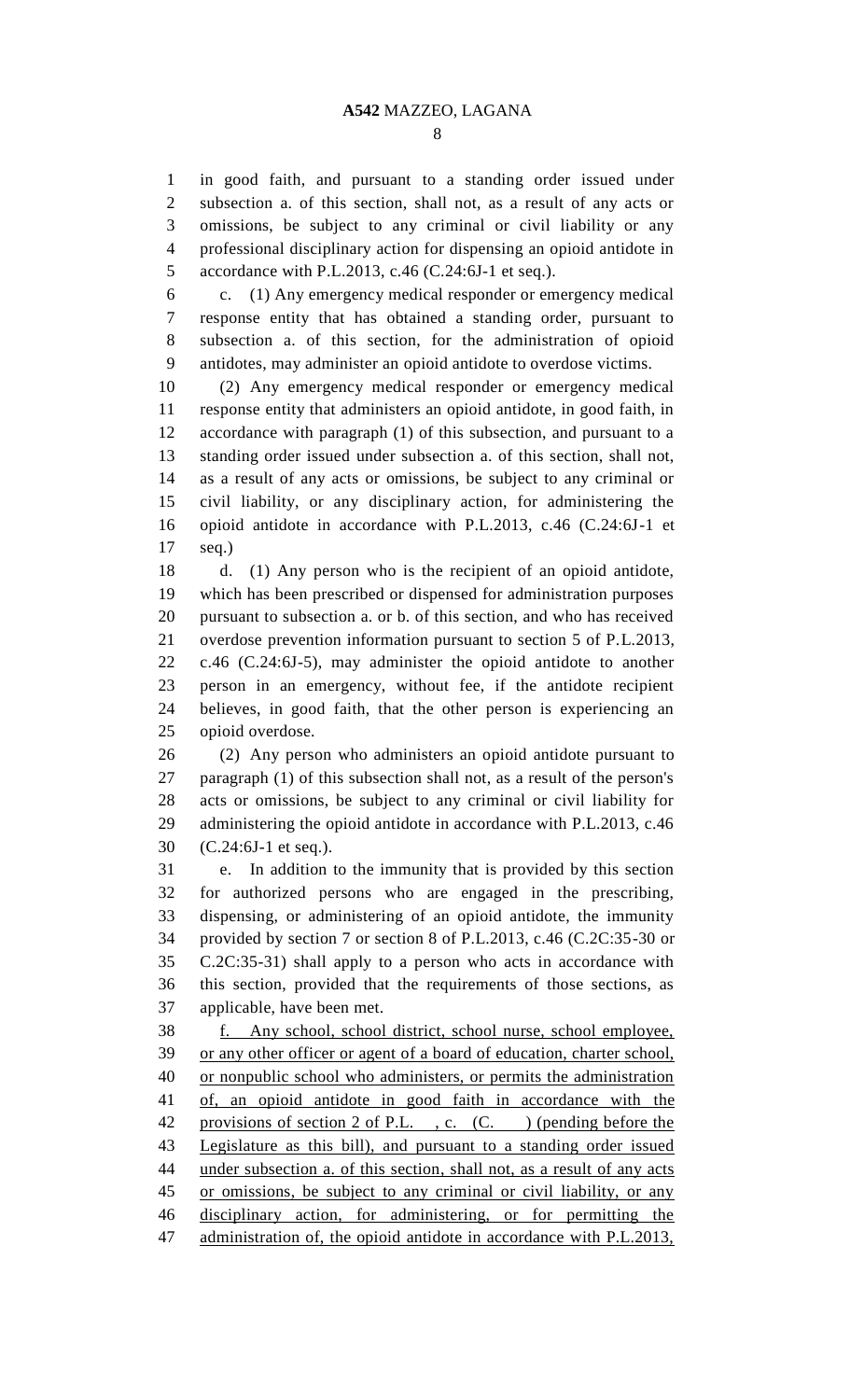1  $c.46$  (C.24:6J-1 et seq.).

(cf: P.L.2015, c.10, s.2)

 9. This act shall take effect on the first day of the fourth month next following the date of enactment, except the Department of Education may take any anticipatory administrative action in advance as shall be necessary for the implementation of this act.

 

## STATEMENT

 This bill requires a board of education, board of trustees of a charter school, and chief school administrator of a nonpublic school to develop a policy, pursuant to Department of Education guidelines, for the emergency administration of an opioid antidote to a student or staff member or other person who is experiencing an opioid overdose. The policy will: (1) require a school that includes any of the grades nine through 12, and permit any other school, to obtain a standing order for opioid antidotes and to maintain a supply of opioid antidotes in a secure and easily accessible location; and (2) permit the school nurse or trained employees to administer an opioid antidote to any person whom the nurse or trained employee in good faith believes is experiencing an opioid overdose. The opioid antidotes must be accessible in the school during regular school hours and during school-sponsored functions that take place in the school or on school grounds adjacent to the school building. A board of education, board of trustees of a charter school, or chief school administrator of a nonpublic school may, in its discretion, make opioid antidotes accessible during school-sponsored functions that take place off school grounds.

 Under the policy, the school nurse has the primary responsibility for the emergency administration of an opioid antidote. The board of education, board of trustees of a charter school, or chief school administrator of a nonpublic school shall designate additional employees who volunteer to administer an opioid antidote in the event that a person experiences an opioid overdose when the nurse is not physically present at the scene.

 The bill directs the Department of Education, in consultation with the Department of Human Services and appropriate medical experts, to establish guidelines for school districts, charter schools, and nonpublic schools in developing their policies for the administration of opioid antidotes. The guidelines will require that each school nurse, and each employee designated by the board of education, board of trustees of a charter school, or chief school administrator of a nonpublic school pursuant to the bill's provisions, receive training on standardized protocols for the administration of an opioid antidote to a student or staff member who experiences an opioid overdose. The training will include the